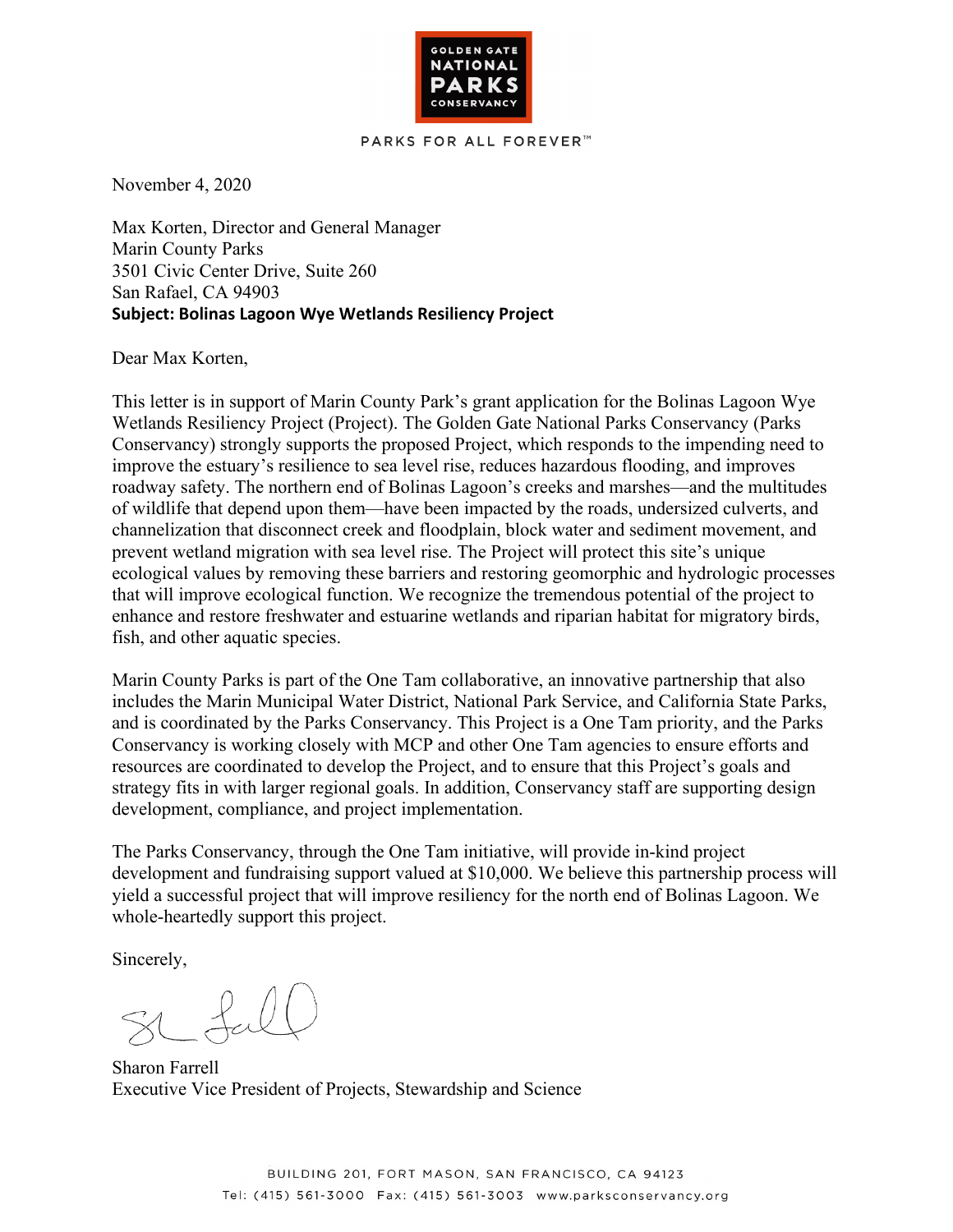

## United States Department of the Interior

NATIONAL PARK SERVICE Golden Gate National Recreation Area, Interior Region 10 Building 201, Fort Mason San Francisco, CA 94123-0022

IN REPLY REFER TO: 1A.2 (GOGA-NR)

October 27, 2020

Max Korten, Director and General Manager Marin County Parks 3501 Civic Center Drive, Suite 260 San Rafael, CA 94903

Dear Mr. Korten:

This letter is in support of Marin County Parks' grant application for the Bolinas Lagoon Wye Wetlands Resiliency Project (Project). Golden Gate National Recreation Area (park) strongly supports the proposed Project, which responds to the impending need to improve the estuary's resilience to sea level rise, reduces hazardous flooding, and improves roadway safety. The northern end of Bolinas Lagoon's creeks and marshes—and the multitudes of wildlife that depend upon them—have been impacted by roads and undersized culverts. The channelization that disconnects the creek and floodplain blocks water and sediment movement, and prevents wetland migration with sea level rise. The Project will protect this site's unique ecological values by removing these barriers and restoring geomorphic and hydrologic processes that will improve ecological function. We recognize the tremendous potential of the Project to enhance and restore freshwater and estuarine wetlands and riparian habitat for birds, fish, and other aquatic species.

This effort is part of a consensus-driven multi-agency partnership. The park and Marin County Parks, in collaboration with other One Tam partner agencies, the Greater Farallones National Marine Sanctuary, and the local community, have worked together to ensure habitat conservation and restoration efforts are planned comprehensively and coordinated across agency boundaries. We are pleased to support our partners in the design of a restoration project for the north end of Bolinas Lagoon.

Golden Gate National Recreation Area is committed to protecting unique coastal resources in and around Bolinas Lagoon. In support of this Project, the park will continue to participate in the Bolinas Partners meetings for project coordination and will support the development of a coordinated approach to monitoring coho salmon, steelhead, and California red-legged frog populations and their habitat.

Sincerely,

LAURA JOSS

Digitally signed by **LAURA JOSS** Date: 2020.10.27 15:07:44 -07'00

Laura E. Joss General Superintendent, Golden Gate National Recreation Area